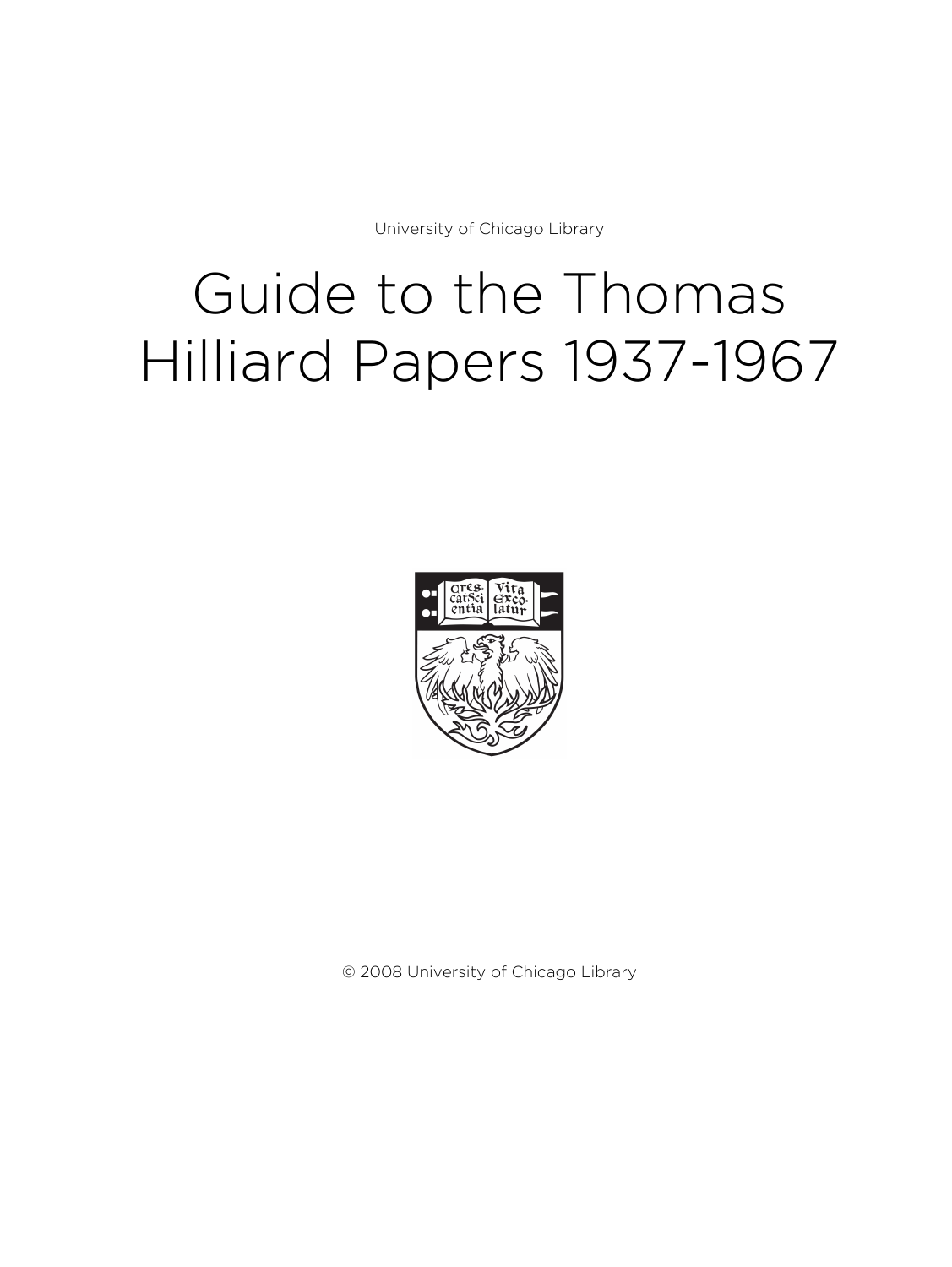# **Table of Contents**

| 3 |
|---|
| 3 |
| 3 |
| 3 |
| 3 |
| 3 |
| 3 |
| 4 |
| 4 |
|   |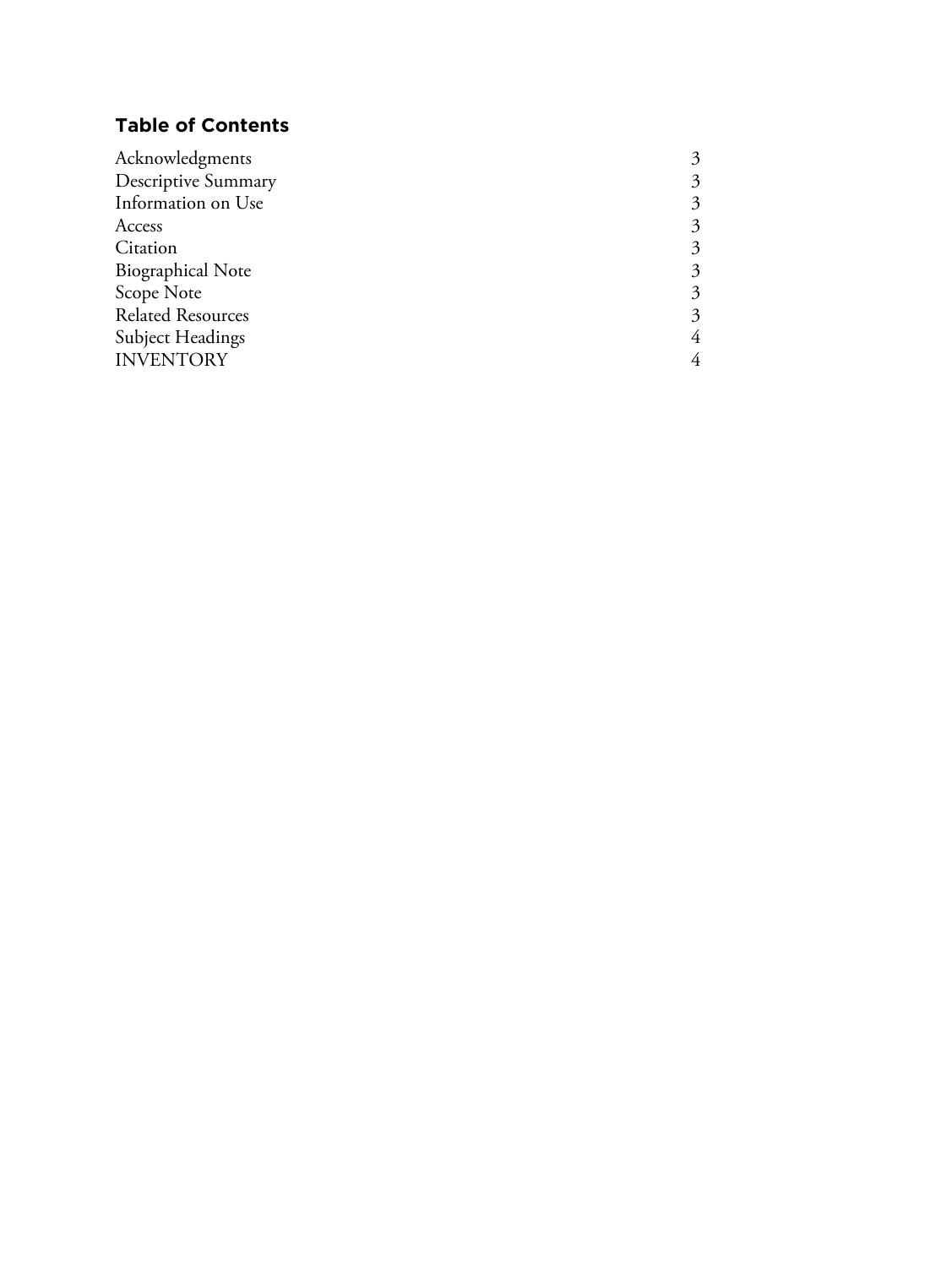# **Descriptive Summary**

| <b>Identifier</b> | <b>ICU.SPCL.HILLIARD</b>                                                                                                                            |
|-------------------|-----------------------------------------------------------------------------------------------------------------------------------------------------|
| Title             | Hilliard, Thomas. Papers                                                                                                                            |
| <b>Date</b>       | 1937-1967                                                                                                                                           |
| <b>Size</b>       | .5 linear feet (1 box)                                                                                                                              |
| <b>Repository</b> | Special Collections Research Center<br>University of Chicago Library<br>1100 East 57th Street<br>Chicago, Illinois 60637 U.S.A.                     |
| <b>Abstract</b>   | Thomas Hilliard, saxophone, clarinet, and flute teacher. The Thomas<br>Hilliard Papers contain printed music and jazz pedagogical instruction books |

# **Acknowledgments**

The Thomas Hilliard Papers were processed and preserved as part of the "Uncovering New Chicago Archives Project," funded with support from the Andrew W. Mellon Foundation.

# **Information on Use**

## **Access**

The collection is open for research.

# **Citation**

When quoting material from this collection, the preferred citation is: Hilliard, Thomas. Papers, [Box#, Folder#], Special Collections Research Center, University of Chicago

# **Biographical Note**

Thomas Hilliard taught saxophone, clarinet, and flute in Chicago, IL. Hilliard graduated from DePaul University and was involved in name bands and acts, records, jingles, suburban jazz festivals, and broadcasts featured on ABC, CBS, NBC, and WGN.

# **Scope Note**

The Thomas Hilliard Papers contain printed jazz and blues music by various publishers. There is a series of jazz pedagogical instruction books by Maury Deutsch.

# **Related Resources**

The following related resources are located in the Department of Special Collections: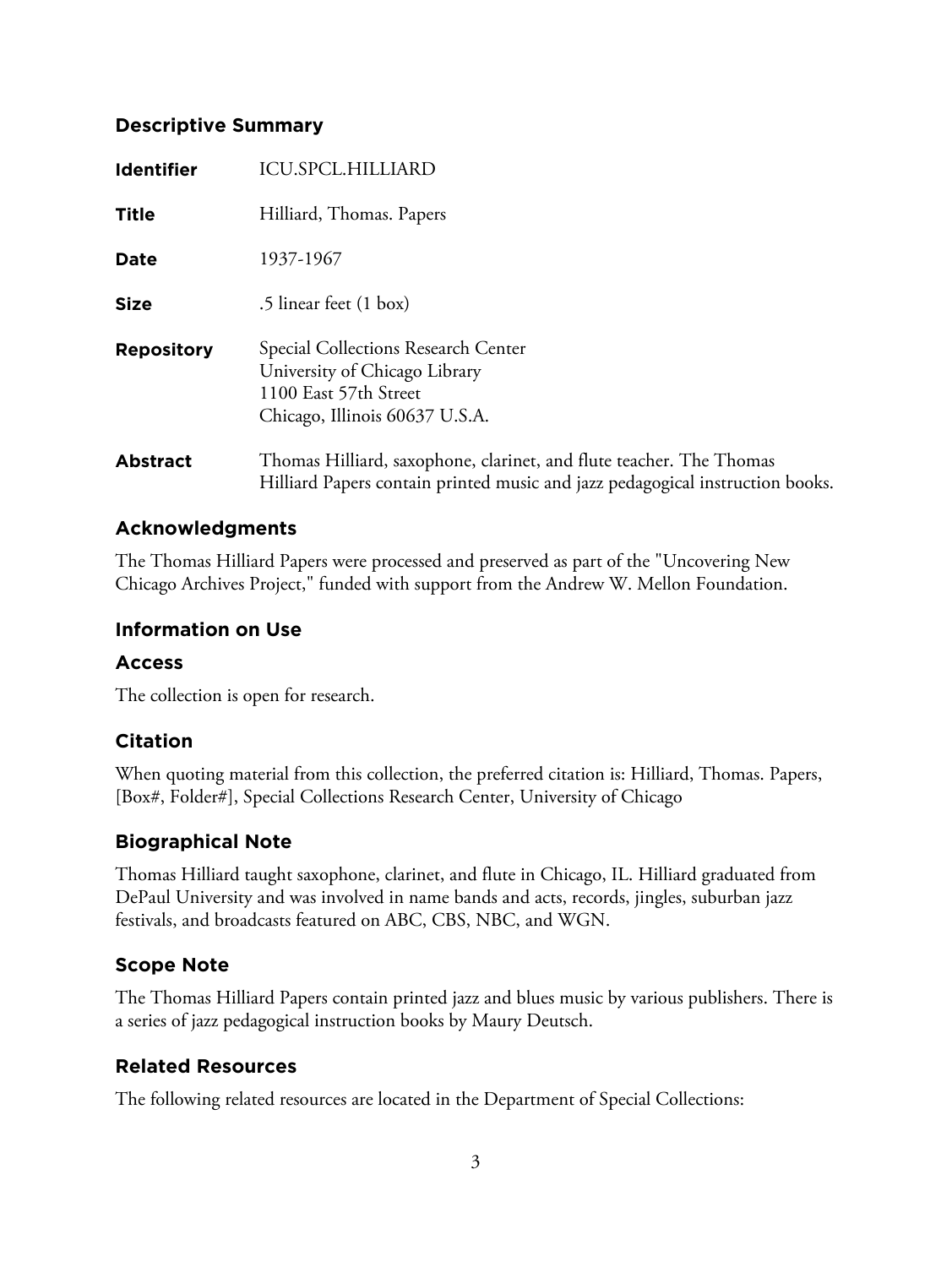http://www.lib.uchicago.edu/e/spcl/select.html

Chicago Jazz Archive

Jazz Institute of Chicago. Records

#### **Subject Headings**

- Hilliard, Thomas
- Deutsch, Maury
- Feather, Leonard G.
- Porter, Cole, 1891-1964
- Arrangements (Popular music and jazz)
- Blues (Music)
- Jazz
- Popular music
- University of Chicago. Chicago Jazz Archive

#### **INVENTORY**

**Box 1 Folder 1** Arranging, Book I, 1948 **Box 1 Folder 2** Arranging, Book II, 1948 **Box 1 Folder 3** Arranging, Book III, 1948 **Box 1 Folder 4** The Art of Expression, 1948 **Box 1 Folder 5** Dictionary of Chords, 1948 **Box 1 Folder 6** Instrumentation and Voice Leading, 1949 **Box 1 Folder 7** Orchestration: Ensembles, Counterpoint, Polyharmony, Form, 1949 **Box 1 Folder 8** System of Vocal Scoring, 1955 **Box 1 Folder 9**